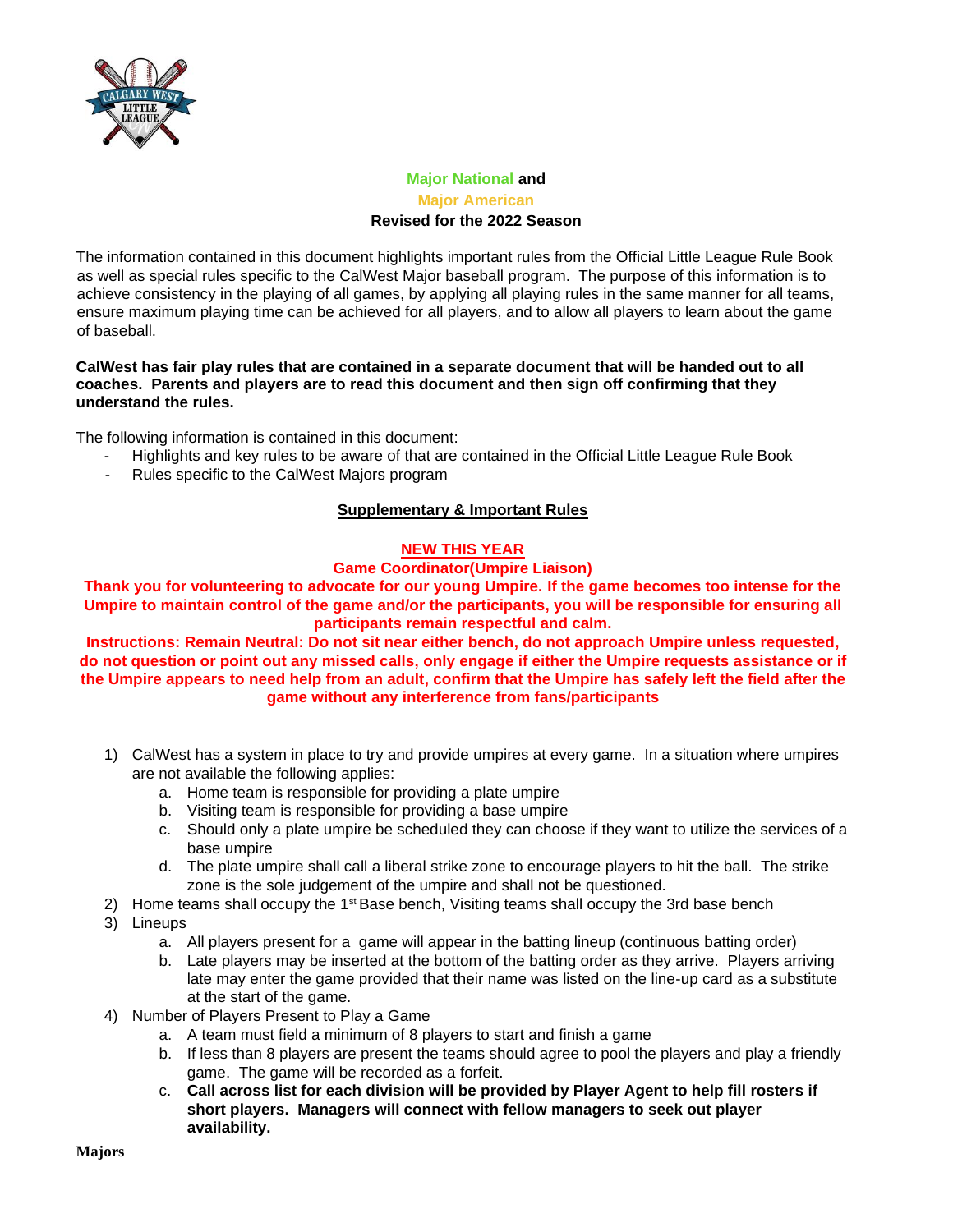

- 5) Forfeit of games shall be scored 6-0, regardless of the score when the forfeit occurs
- 6) Only the team manager and the two (2) coaches that appear on the official team roster may be on the field or in the dugout area with the team during a game. This is for insurance and safety related issues. Single game, temporary coaching replacements must be reported to the division coordinator in advance of a game by the team manager. **An email to the coordinator prior to the game start suffices.**
- 7) Official Scorekeeper & Pitch Count Recorder (Pitch Count Rules and Scorekeeping are discussed in more detail later in the this document)
	- a. Home team is the official scorekeeper
	- b. Visiting team is the official pitch counter
	- c. Winning teams send in the game records to the League Coordinator the night of the game. The Game Record should include(see example in attached document):
		- i. Final score
		- ii. Pitcher's name, age, and pitch count. Need to note thresholds if

applicable iii. In the event of a tie, home team send in game record 8) Run Limits are as follows:

- a. Maximum **Five** runs per inning until the last inning
- b. Mercy Rule (LL Rule 4.10(e)): If after 4 innings one team is ahead by 10 or more runs (after 3  $\frac{1}{2}$ inning if home team is ahead) , the team with the least runs will concede victory to the opponent
- c. The sixth inning or last inning when declared by the umpire, provided it begins before the 2-hour time limit, is an 'open' inning: three outs must occur to end the inning.
- d. **Major National playoffs only - after consulting with coaches and board review, we may move to all innings being "open"**
- 9) Length of Game
	- a. Games are the lesser of 6 innings OR time limit as defined below
	- b. No new inning shall start two hours after the **scheduled** game start time
	- c. The plate umpire has the sole authority to declare last inning. The umpire **MAY** designate the last inning based on the two hour limit. Even if the umpire does not declare last inning, no inning shall start after the two hour limit. It is the manager's responsibility to manage appropriately
	- d. **The next inning begins after the last pitch of the previous inning. (ie. If the game starts at 6pm and the last pitch of the 5th inning occurs at 7:59, the 6th inning is played)**
- 10) Tie Games
	- a. Extra innings shall be played to break a tie provided no extra inning starts two hours after the scheduled start time including regular season games
	- b. All extra innings are 'open' innings; three outs must occur to end the inning
	- c. When extra innings cannot be played due to time limit, the game shall end in a tie
	- d. For playoffs, if time limit has been reached, an extra inning must be played to determine a winner
- 11) Safety & Equipment
	- a. All players must wear the appropriate groin protection
	- b. Helmets:
		- i. Batters, base-runners, and player coaches must wear a protective helmet.
		- ii. Masks attached to the helmet are optional iii. Chin straps are optional but must be fastened if attached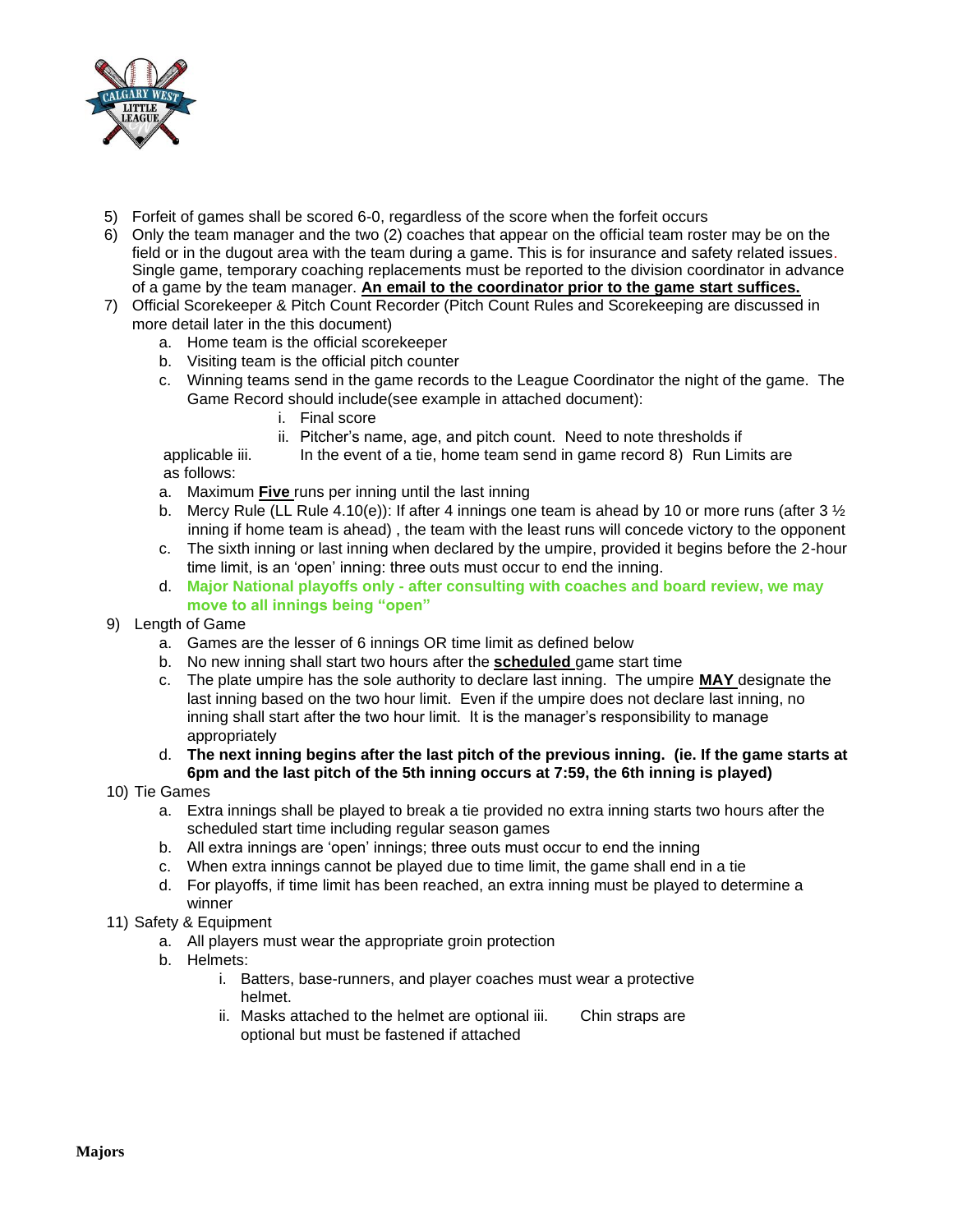

## 12) Batting

- a. No on-deck circle is allowed
- b. Players not at bat, not in the field, or in the coaches boxes, must remain on their designated player's bench or dugout
- c. One foot must remain in the batter's box at all times **Exceptions**
	- On a swing, slap or check swing
	- When forced out of the box by a pitch ●When the batter attempts a drag bunt
	- When the catcher does not catch the pitched ball
	- When a play has been attempted
	- When time has been called
	- When the pitcher leaves the dirt area of the pitching mound or takes a position more than five feet from the pitchers plate after receiving the ball or the catcher leaves the catcher's box
	- On a three ball count pitch that is a strike that the batter thinks is a ball
- d. New bat rules from 2018 (See rule book for details):
	- i. Bats longer than 26 inches must be stamped by the manufacturer with the USA Baseball emblem
	- i. Bats 26 inches or shorter can be 2  $\frac{1}{4}$ " barrel with the 1.15 BPF marking on them and a sticker from Little League
- e. Wood bats are allowed (must be one piece of wood, USA Baseball stamp NOT required) 13) Outfielders
	- Must be clearly situated as outfielders at least 6 feet back from the grass line separating the infield and outfield prior to delivery of every pitch
- 14) Base Stealing
	- Base stealing is allowed as per the Little League Rule Book
- 15) **Courtesy Runner**

**A 'courtesy runner' may be utilized for the catcher when there are two (2) outs. The courtesy runner must be the player in the batting order who made the last out. The runner substituted for must start and complete the next half inning in the position of catcher unless injured, ejected or otherwise out of the game.**

16) Sliding

-Any base runner is out when the runner slides head first while moving forward. This does not apply when returning to a base from a run down or pickoff situation.

-Runners must attempt to avoid contact with the defensive player at a base or home plate on close plays by sliding, going around (within 3 feet) or otherwise. Runners who fail to attempt to avoid contact with the defensive player at a base or home plate shall be called out at the discretion of the plate umpire.

17) Obstruction & Interference

All infielders must not position themselves on the baselines when there are runners, in order that they do not interfere with such runners. After the ball is hit the fielders do have the right to make a play on the ball and the runner must avoid contact.

Catchers may not block home plate or situate themselves on the baseline unless they have possession of the ball.

- 18) Infield Fly Rule IS IN EFFECT
- 19) **Dropped 3rd strike IS IN EFFECT for Major National Only. Major American division will not have a dropped 3rd strike.**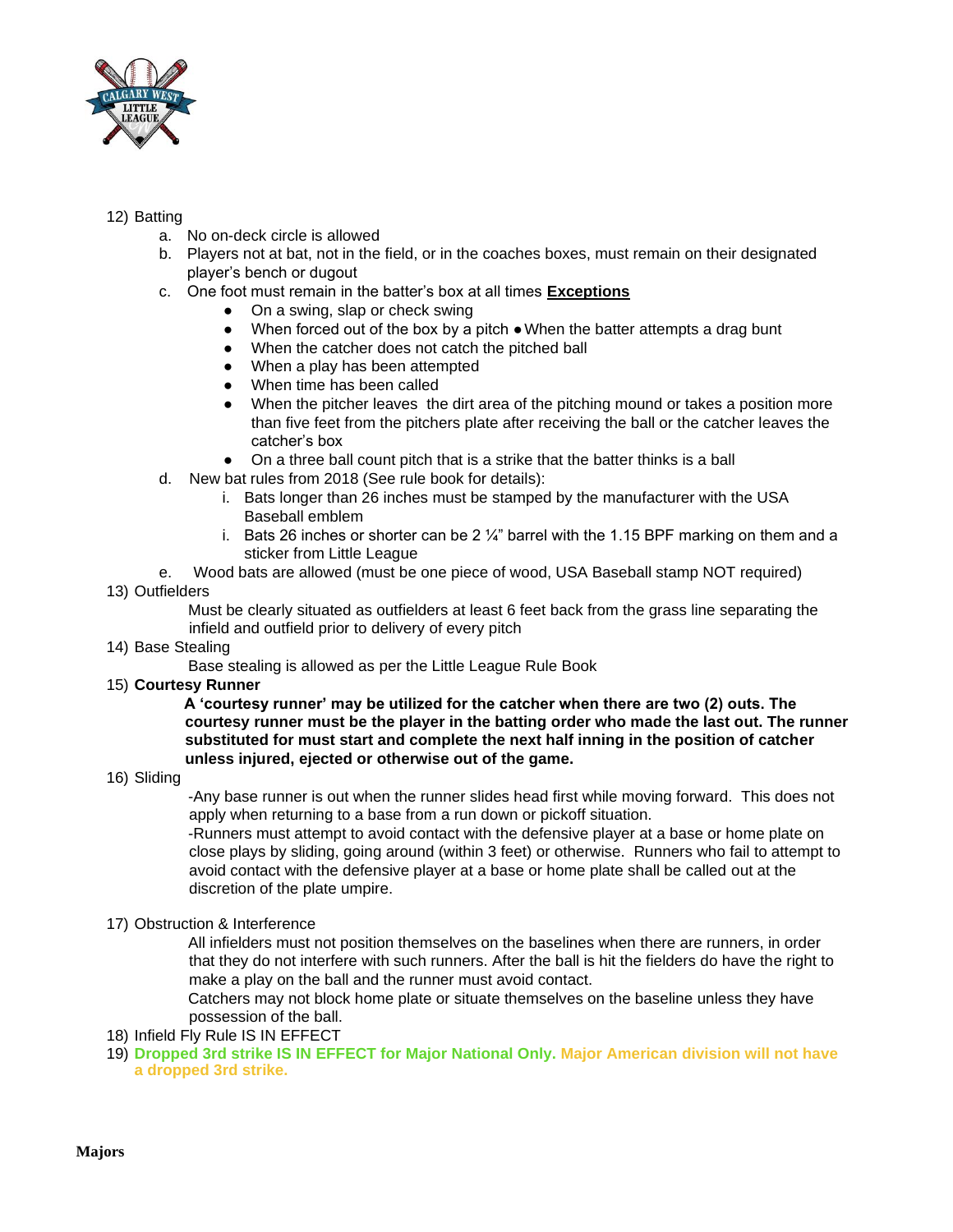

#### 20) **Intentional Walks**

- **- Major American - no intentional walks at any point in the season/playoffs**
- **- Major National - no intentional walks during regular season play**
- **- allowed in the playoffs(can be decided at any point in the at bat but the appropriate number of balls must be added to the pitch count for the pitcher on the mound)**

## 21) Pitchers and Pitch Limits-Development and Opportunity to Pitch

The manager must remove the pitcher when said pitcher reaches the limit for his/her age group as defined in the Little League Rule Book Threshold limits apply Pitch Limits are as follows:

#### **Maximum Pitches Allowed**

Pitchers league age 11-12 may only pitch a maximum of 85 pitches in a day.

Pitchers league age 9-10 may only pitch a maximum of 75 pitches in a day.

Pitchers league age 8 may only pitch a maximum of 50 pitches in a day.

# **Days of Rest**

66 or more pitches in a day: Four (4) calendar days of rest

51-65 pitches in a day: Three (3) calendar days of rest

36-50 pitches in a day: Two (2) calendar days of rest

21-35 pitches in a day: One (1) calendar day of rest

1-20 pitches in a day: Zero (0) calendar days of rest

A player may not pitch in more than one game in a day.

A pitcher who delivers 41 or more pitches in a game cannot play the position of catcher for the remainder of that day. **Threshold rule is in effect.**

A player that plays catcher any part of 4 innings cannot pitch that day (If the player plays in 3 innings and then catches 1 pitch in the 4<sup>th</sup>, that is considered 4 innings). A player who played **catcher for 3 innings or less, then pitches 21 pitches or more, may not return to the catching position on that calendar day.**

The team manager is solely responsible for knowing the pitch count and removing a pitcher when they have reached their pitch count limit in a game. Each manager is also responsible for knowing which players are eligible to pitch.

All pitch count sheets are to be kept in a binder for the season and available for view at any game. **Pitch count reports are to be emailed to the designated coordinator after each game.**

Note the following rules...

- ii. Only 2 mound visits per inning per pitcher, meaning on the second visit that inning the pitcher has to be pulled. Maximum 3 mound visits in a game then the pitcher must be removed.
- iii. Players cannot pitch three days in a row, even if they stay below the pitch count indicating zero days rest

22) Warm-up Pitches

Warm-up pitches from the mound between innings shall only be caught by the designated catcher, wearing proper protective equipment, or another eligible player not crouching and wearing the catcher's mask while the designated catcher is putting on protective equipment. A maximum of five warm-up pitches from the pitching mound shall be allowed for pitchers substituted during an inning.

A rostered player may warm-up a pitcher off the field area if they are entering the game, provided they are wearing a set of catcher's gear.